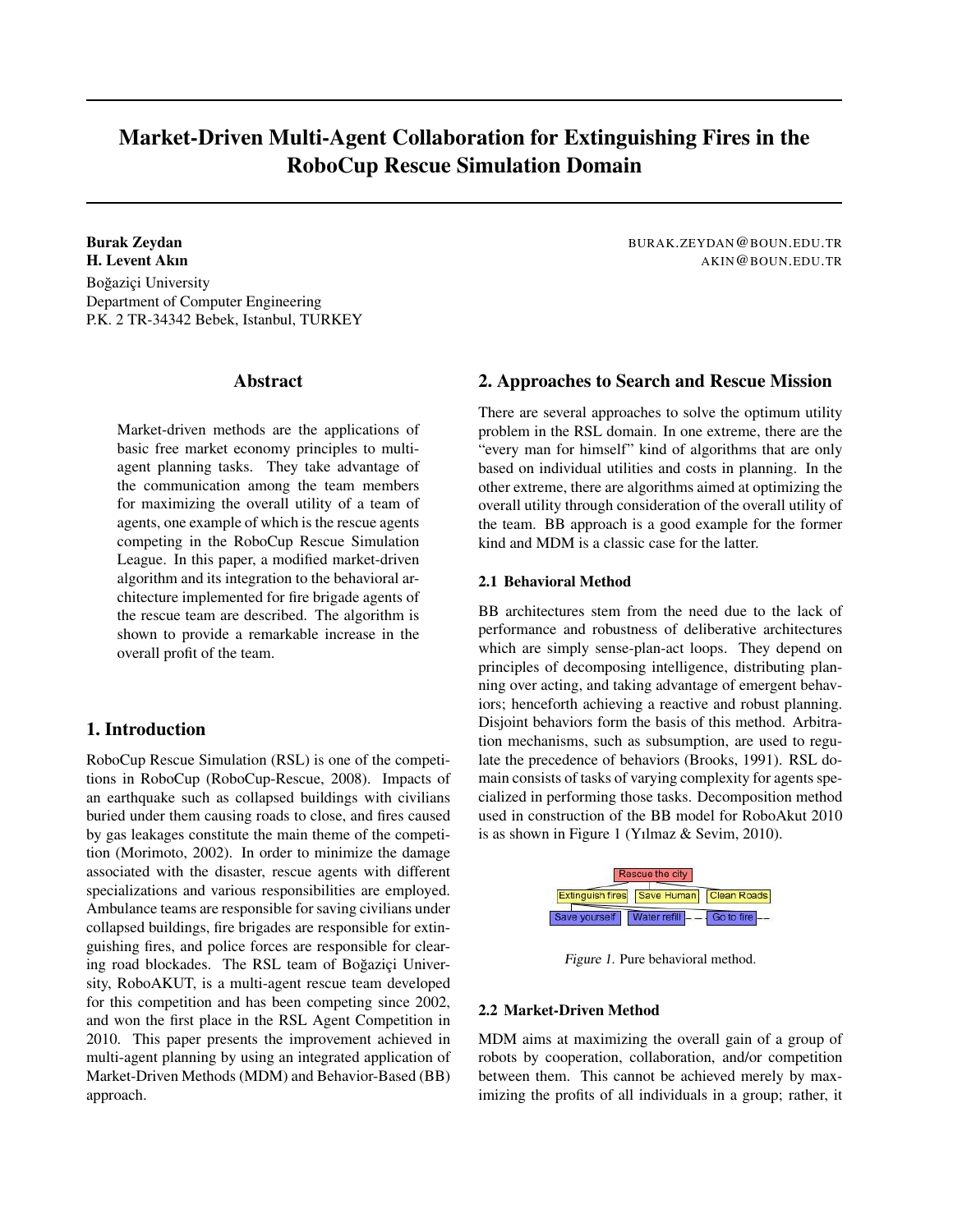is necessary to take the total profit of that group into consideration while planning. The key to "deciding for all" is the communication between the robots for trading jobs, power, and information. Distributed or centralized decision mechanisms may be used depending on the structures of teams (Kose et al., 2005).

# 3. Proposed Application of MDM

The proposed improvement on the former system is the integration of the MDM and BB methods to the system. This will be achieved as shown in Figure 2. As can be observed, an extra behavior, compared to the pure behavioral approach in Figure 1, that applies the market logic is added to the system. For every task, this market implementation will be specialized in order to meet the specific needs of that task.



Figure 2. Market-driven method included into the current behavioral one.

In the implemented market algorithm, every agent without an assignment calculates the costs for its known fires, and sends the best two of these costs to the center. The center, using its auction tools adds those bids to the appropriate auctions and gathers results for the auctions. If according to the results one agent is assigned to more than one building, an auction weighing the priority of the building and the cost for agent in taking action against that building is held on those results and the final decision is sent to the agent. If according to the results one agent is not assigned to any building, it is added in the auctions held for three buildings with the highest priority and no utilization, and the results involving more than one agent are interpreted using the method described above. During the cycles of central decision, an agent starts its action for the building with the least cost to it and according to the final decision by the center, it either preempts its current action or not. We believe that this algorithm is one of the best alternatives for RoboAKUT as it does not put much strain on the current communication structure and it is easily applicable to the current infrastructure.

## 4. Tests and Results

For testing the effectiveness of MDM in the RSL domain, scenarios associated with fires around a city have been extracted and used in the construction of a standalone system simulating only fires (some snaphots are given in Figure 3). During the tests a simple BB algorithm is compared with the variations of MDM algorithms.

#### 4.1 Test Environment

For testing purposes a separate simulator working on a simple task, which we call "Extinguishing Fires Around a City", is developed and used (Figure 3). This task is chosen because it is simple to work on, hence can improve the productivity; yet even in a city with a small number of buildings and fire brigade agents there are many possible scenarios which enhance our testing abilities. It also provides a great environment as some of the factors that seriously affect the whole process but also those ones that are hard to observe in a complex structure become obvious in it. An example to these is the clustering tendency of agents, which can be explained as the physical grouping of agents around fires due to lack of communication between them. In MDM, the agents do not group as in Figure 3(a). However, this is an important problem in a simple BB implementation where the agents hardly know about each other. Grouped agents probably miss some other fires, as can be seen in Figure 3(b).



Figure 3. Screenshots of the test tool (Spots in squares: Agents, Filled Circles in Star:Fires, Strokes:Assignments, Big Hollow Circles:"Clustering effect")

#### 4.2 Test Cases

In the testing phase the aim is to observe whether there is any difference between a system using a pure BB architecture and a system using some combination of MDM and BB approaches. Another objective is to observe the improvement in MDM algorithms as the parameters of the cost function are varied to find the optimal solution.

We tested various versions of the market-driven algorithms combined with behavioral structure against a purely behavioral one. Across the versions, there are both algorithm and parameter variations. There are some major versions that determine the main algorithmics and some minor versions that investigate the changes in market-driven method's results across different size of clusters where a cluster size represents the maximum number of agents allowed to engage in a particular fire event.

- $Version<sub>1</sub>$  is the purely behavioral one hence it is used as the control group.
- $Version<sub>2</sub>$  is the implementation of the algorithm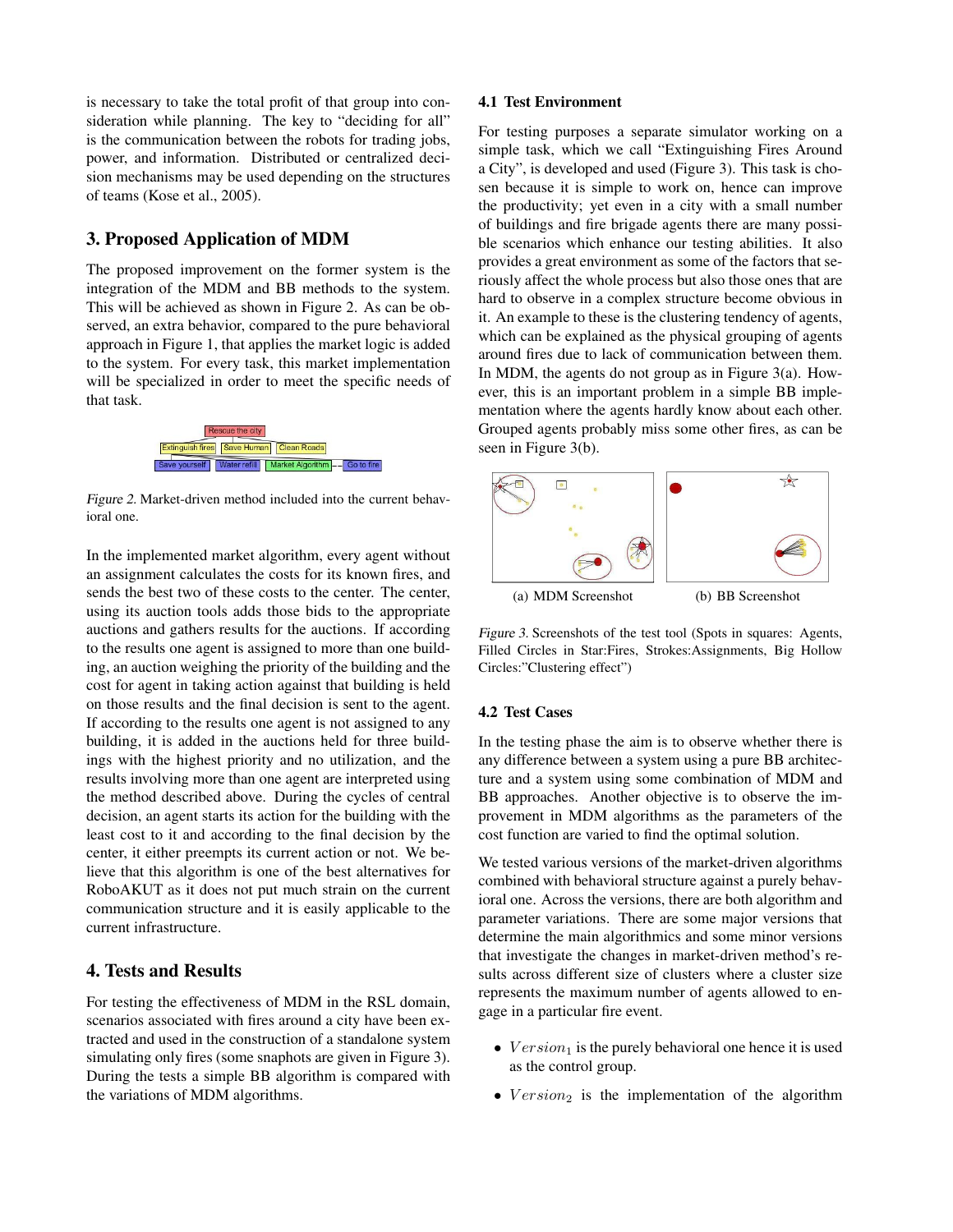explained under the Application of Market-Driven Method section.  $Version_{2-sv1}$ ,  $Version_{2-sv2}$ ,  $Version_{2-sv3}$ ,  $Version_{2-sv4}$  and  $Version_{2-sv5}$  are the variations of  $Version_2$  where the cluster size is limited to one, two, three, five, and eight, respectively. This way we get to observe the effect of the size of a group on the overall performance.

•  $Version<sub>3</sub>$  is a variation of  $Version<sub>2</sub>$  in which the agents wait until the decision of the center.  $Version_{3-sv1}$ ,  $Version_{3-sv2}$ ,  $Version_{3-sv3}$ ,  $Version_{3-sv4}$ , and  $Version_{3-sv5}$  are the variations of  $Version_3$  where, as in the case for  $Version_2$ , the cluster size is limited to one, two, three, five, and eight, respectively.

Along with  $Version_2$  and  $Version_3$  there are two other versions, namely  $Version_{2-m}$  and  $Version_{3-m}$ . In these versions due to some changes in the associated parameters, a standard fire brigade's extinguishing capacity is decreased. The same versioning applied to  $Version_2$  and  $Version<sub>3</sub>$  is applied to these versions as well. Every test is tried on 100 different scenarios. Those results are interpreted statistically using their averages and standard deviations.

#### 4.3 Results

For interpreting Table 1 and Figure 4, we should consider the explanations provided in the former section. In Table 1 concatenating the row headings with column headings we can obtain associated results in the intersections of those rows and columns.

|      |  |  | Table 1. Test results: "Average scores gained"     |  |
|------|--|--|----------------------------------------------------|--|
| Ver. |  |  | $sv.1$ $sv.2$ $sv.3$ $sv.4$ $sv.5$ <i>Inactive</i> |  |

| vez.  | 5V.1  | 5V <sub>1</sub> | ت را د | 5V.7 | ب را د   | macuve   |  |
|-------|-------|-----------------|--------|------|----------|----------|--|
|       |       |                 |        |      |          | $-36.62$ |  |
| ◠     | 72.05 | 59.35           | 37.43  | 8.07 | $-8.33$  |          |  |
| $2-m$ | 22.75 | 33.95           | 21.00  | 0.34 | $-15.00$ |          |  |
|       | 72.35 | 55.81           | 33.59  | 5.72 | $-11.40$ |          |  |
| $3-m$ | 23.71 | 31.01           | 18.11  | 2.03 | $-17.50$ |          |  |

In all 100 scenarios we applied our tests on, there were, on average, 89 fires. The scores in the table represent the difference between the fires that were extinguished and those that were not. Observing the results in Figure 4 and Table 1 we see that there is a significant difference between  $Version<sub>1</sub>$  and all others. This is to an extent due to the low scores of the behavioral planner; partly because it is not a robust, and a fully developed planner yet, but this does not pose a problem since the market algorithm is integrated just on this planner and all that differs in the results are due to the market approach. Apart from that, a very important reason for the significant difference is the fact that in  $Version<sub>1</sub>$  all the agents go to the same fire due to the "grouping tendency" explained in Section 4.1. Since



Figure 4. Results, Proportion of Extinguished Fires (darker) to Dead Fires (lighter) and All the Fires can be observed

the agents group around earlier fires, they cannot manage other fires easily. In the implementations of the marketdriven approach, since all the agents are in contact with a center, they are directed by the center to wherever they are needed. This way, physically close agents form a team directed by the center and since they are distributed better on the map they get better results.

Between  $Version_2$  and  $Version_3$ , the effect of an extra degree of reactivity (starting an action without waiting the center's permission) provided to the agents is tested. For interpretation, the average of the differences between the corresponding scenarios is used. The results seem to be too close when only 100 scenarios are considered (Figure 5(a)). However the more reactive approach proves to be useful when 1000 scenarios are considered as the difference becomes significantly larger than 0 (Figure 5(b)) supporting the superiority of the relatively more reactive approach over the relatively less reactive one. For example, in an experiment run on 1000 separate scenarios for  $Version_{2-sv3}$ and  $Version_{3-sv3}$  it is observed that the average of differences of scores is 4.022 (Figure 5(b)) although it is 0.3 (Figure 5(a)) in a test involving only 100 scenarios.



(a) For 100 scenarios, Avg. (b) For 1000 scenarios, Avg. of Differences is 0.3 (lower of Differences is 4.022 (lower trendline) trendline)

Figure 5. Difference between all the results of  $Version_{2-sv3}$  and  $Version_{3-sv3}$ . Average of differences can be observed with the help of trendlines

 $Version_{2-m}$  and  $Version_{3-m}$  are included to emphasize